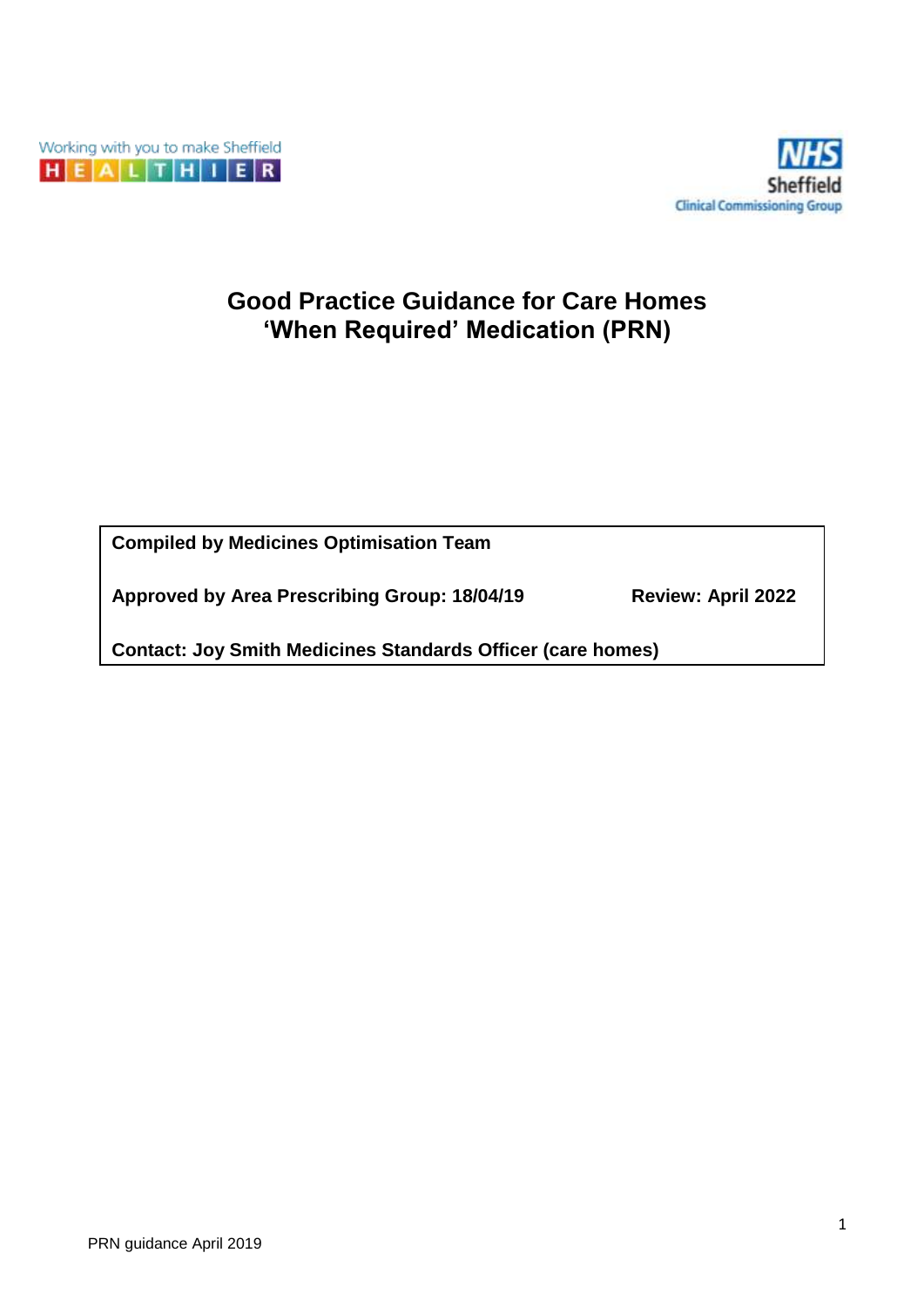# **Good Practice Guidance for Care Homes 'When Required' Medication (PRN)**

Definition – '**When required**' (PRN) medication is administered when the service user presents with a defined intermittent or short-term condition or symptoms. PRN medication should not be given as a regular daily dose or at specific times e.g. at the same time as medication rounds.

This guidance is primarily intended for care home staff but also provides a basis for good practice for the prescriber and the community pharmacist. This guidance includes:-

- good practice for the care home, the prescriber and the community pharmacy
- considerations when developing your PRN protocols
- sample of a time sensitive recording sheet

## **Good Practice for the Prescription, Directions and the Pharmacy Label** - **highlighting specific instruction regarding PRN medication**



#### **For Care Home Staff**

#### **Good practice 1 - Medication Policy**

Care home providers should ensure that a process for managing 'when required' medicines is included in the care home medicines policy - NICE has produced [guidance](https://www.nice.org.uk/guidance/sc1/resources)<sup>1</sup> for care homes which includes a [checklist](https://www.nice.org.uk/guidance/sc1/resources/checklist-for-care-home-medicines-policy-pdf-13716829)<sup>2</sup> to help care homes develop a medication policy.

 $\overline{a}$ 

<sup>1</sup> <https://www.nice.org.uk/guidance/sc1/resources/managing-medicines-in-care-homes-pdf-61677133765>

<sup>2</sup> <https://www.nice.org.uk/guidance/sc1/resources/checklist-for-care-home-medicines-policy-pdf-13716829>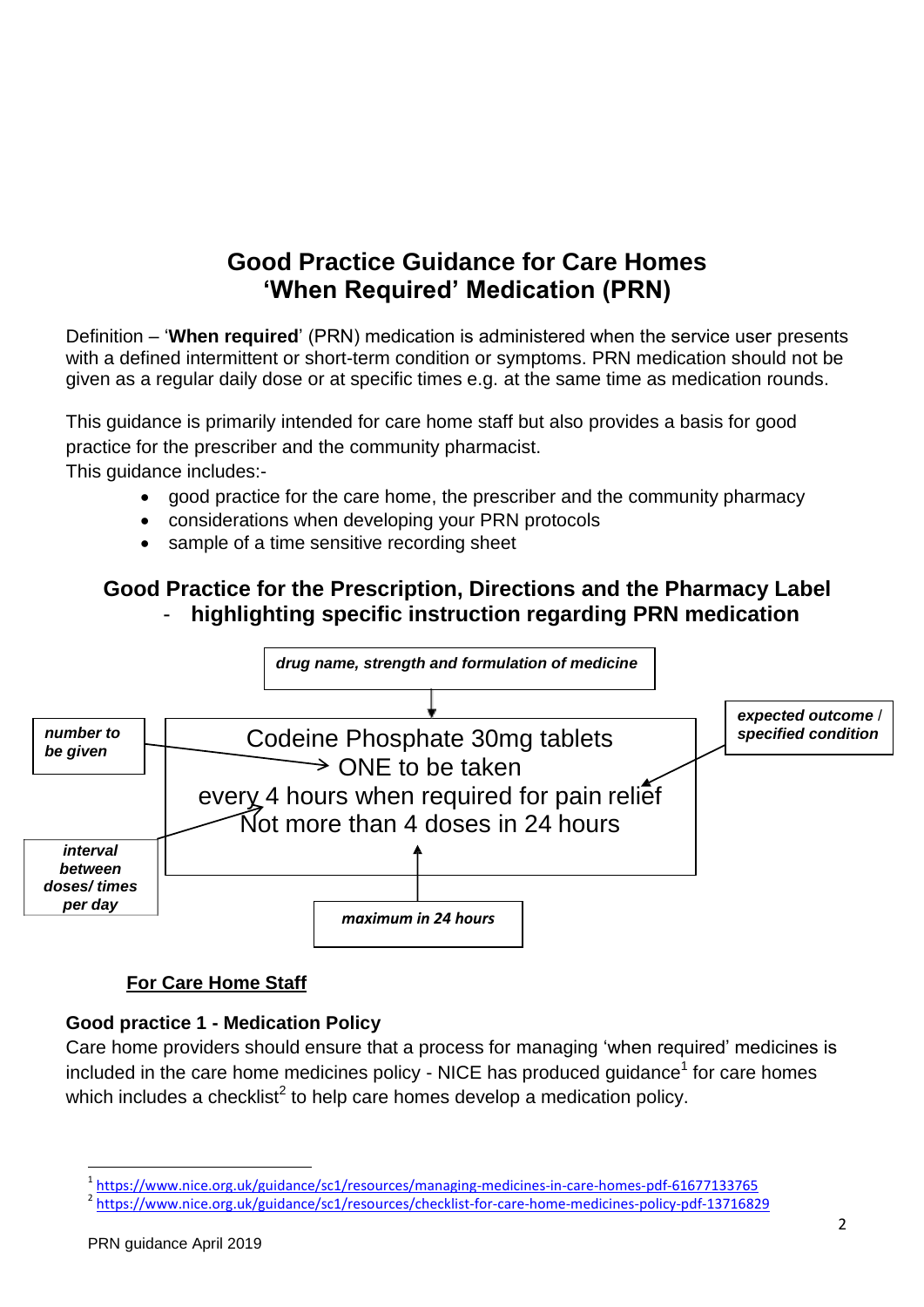There should be effective communication between your care home and any other care settings who maybe receiving your service user so that the receiving staff understand your care home MAR chart, thus preventing any misinterpretation e.g. any codes that are used.

### **Good Practice 2** - **Entry in service users' clinical records**

The service user's records must include a specific plan for the administration of any prescribed PRN medication. These will help to ensure that the management of each PRN medicine is personalised to the service user's needs. (See [appendix 1](#page-4-0) *Considerations when developing PRN plans/ protocols* and [appendix 2](#page-7-0) for sample *PRN information sheet*)

The PRN plan must include the following:

- the date when 'PRN' medication was started by the prescriber as indicated on the MAR chart
- name of drug
- route of administration
- dose of drug
- frequency of administration
- minimum time interval between doses
- maximum number of doses in 24 hours
- what the drug is for and expected outcome
- date for review
- PRN medication should be administered at the request of the service user. If the service user lacks capacity the plan records how care home staff could identify when the service user needs their 'when required' medicine
- the time the 'PRN' may be required in anticipation of the service user experiencing symptoms due to specific circumstances and not at the specific medication round times e.g. this may be for pain relief to take effect prior to dressing change
- the quantity to be administered if the medicine has been prescribed as a variable dose and which is dependent on detailed symptoms
- detailed instructions for administration when a service user is prescribed two or more medicines having similar therapeutic uses, e.g. paracetamol and cocodamol 8/500 since this may result in them receiving too much of one type of medication. For example, in the case below, the paracetamol is to be taken as a regular daily dose and co-codamol (also containing paracetamol) to be taken for breakthrough pain at night. Ideally, the prescriber should indicate specific instructions and raise awareness of the paracetamol content in both preparations. e.g.

Paracetamol, TWO to be taken THREE times a day (Regular Medication) Co-codamol 8/500, TWO to be taken AT NIGHT when required for pain relief ('PRN' Medication contains paracetamol)

#### **Good Practice 3 – Recording on the MAR or PRN Chart**

- For variable doses record the name of the medication and the quantity administered.
- The time of administration it is essential that the time is documented to allow the correct interval between doses to be calculated and achieved. This is particularly important for time sensitive medication e.g. paracetamol. See [appendix 3](#page-8-0) sample of recording time sensitive medication.
- Any response following administration, whether or not the medication has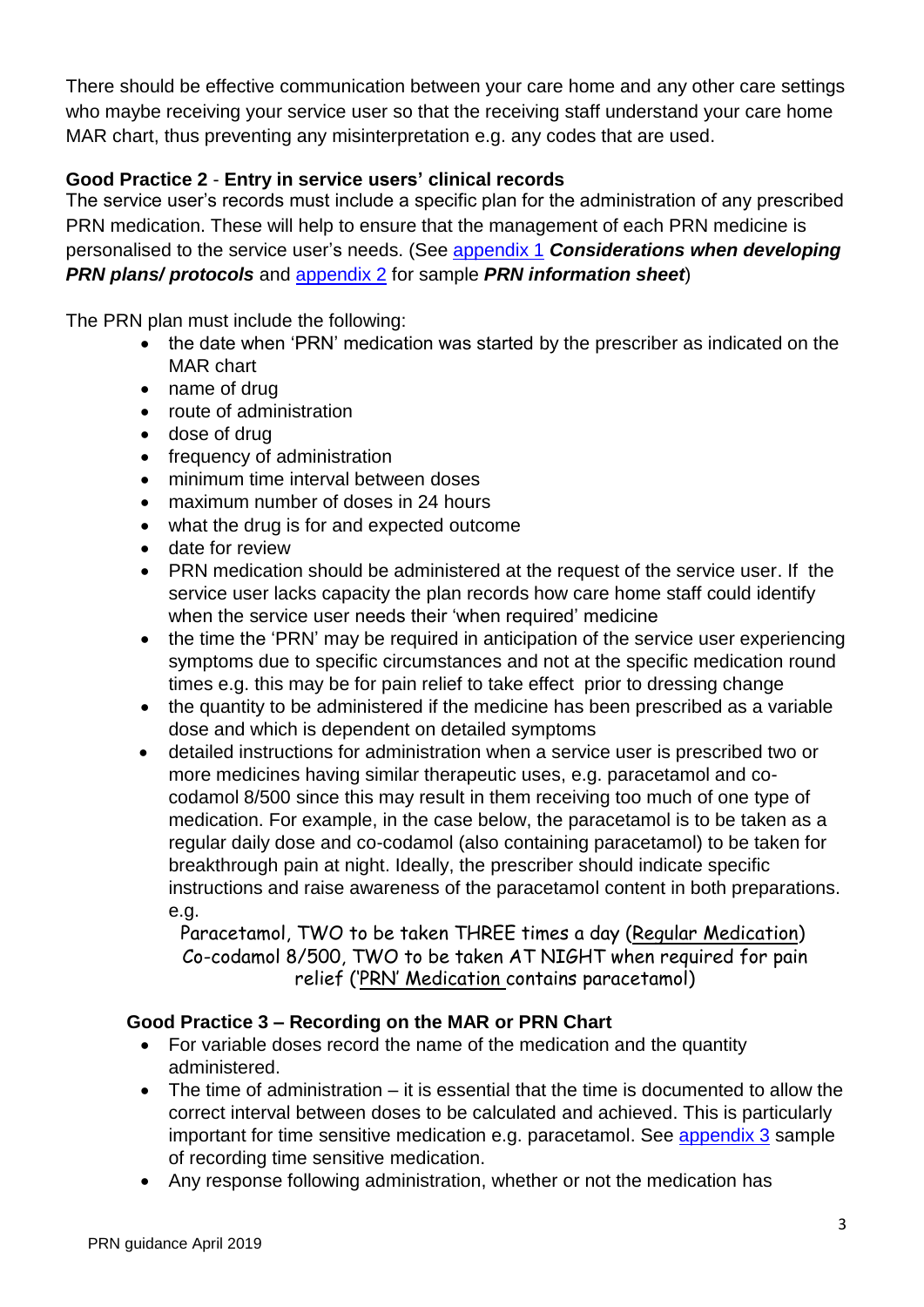achieved the expected outcomes and the time this was reported. E.g. paracetamol tablets work between 30 mins and 2 hours after administration<sup>3</sup>.

- 'When required' medicines should only be recorded when they have been offered or given to the service user [\(NICE SC1](https://www.nice.org.uk/guidance/sc1) recommendation 1.14.11).
- The quantity of any 'PRN' medication remaining at the end of the month should be recorded and carried over to the following month for audit trail purposes.

### **Good Practice 4 – Reducing waste**

- Check stock before ordering
- Only order the amount of 'PRN' medication that is required in order to reduce the amount of medication waste
- PRN medication should be requested to be supplied in original packs rather than Monitored Dosage System (MDS) in order to maintain manufacturer's expiry and therefore longer shelf life

#### **For Prescriber**

#### **Good Practice 1** – **Endorsement of prescription by prescriber**

Following recommendation 1.9.2 of  $NICE$   $SC1$  guidance<sup>4</sup>; in order for specific dosage instruction to appear on the MAR chart and label, the prescriber must clearly state specific instruction on the prescription. The community pharmacy can then add these instructions to the label and the MAR, which can then be followed by the care home staff (please see detail above). Adding specific instructions:

• prevents ambiguity

- prevents clinical decisions being made by non-clinical staff about when to give the 'PRN' medication and enables them to give the medication as intended by the prescriber; avoid variable doses where possible
- provides clear instructions for staff unfamiliar with service user

#### **Good Practice 2 – 'PRN' medication no longer needed**

The prescriber must ensure that the 'PRN' medication is removed from the patient's computer record at the practice to ensure no further prescriptions can be generated for this episode of illness.

#### **For Community Pharmacy**

#### **Good Practice 1 – Supply of 'PRN' medication**

- 'PRN' medication is only supplied when requested by the care home on receipt of a prescription generated by the practice for that medication.
- The dispensing label and the MAR chart contain all the specific direction as per the prescription.
- PRN medication should be supplied in the original pack (rather than MDS) to reduce unnecessary medication waste and enable care staff to check any expiry date.
- The MAR chart should include the PRN items whether or not they have been supplied and only removed from the MAR if informed by the care

**.** 

<sup>3</sup> <https://www.medicines.org.uk/emc/product/5164/smpc>

<sup>4</sup> <https://www.nice.org.uk/guidance/sc1/resources/managing-medicines-in-care-homes-pdf-61677133765>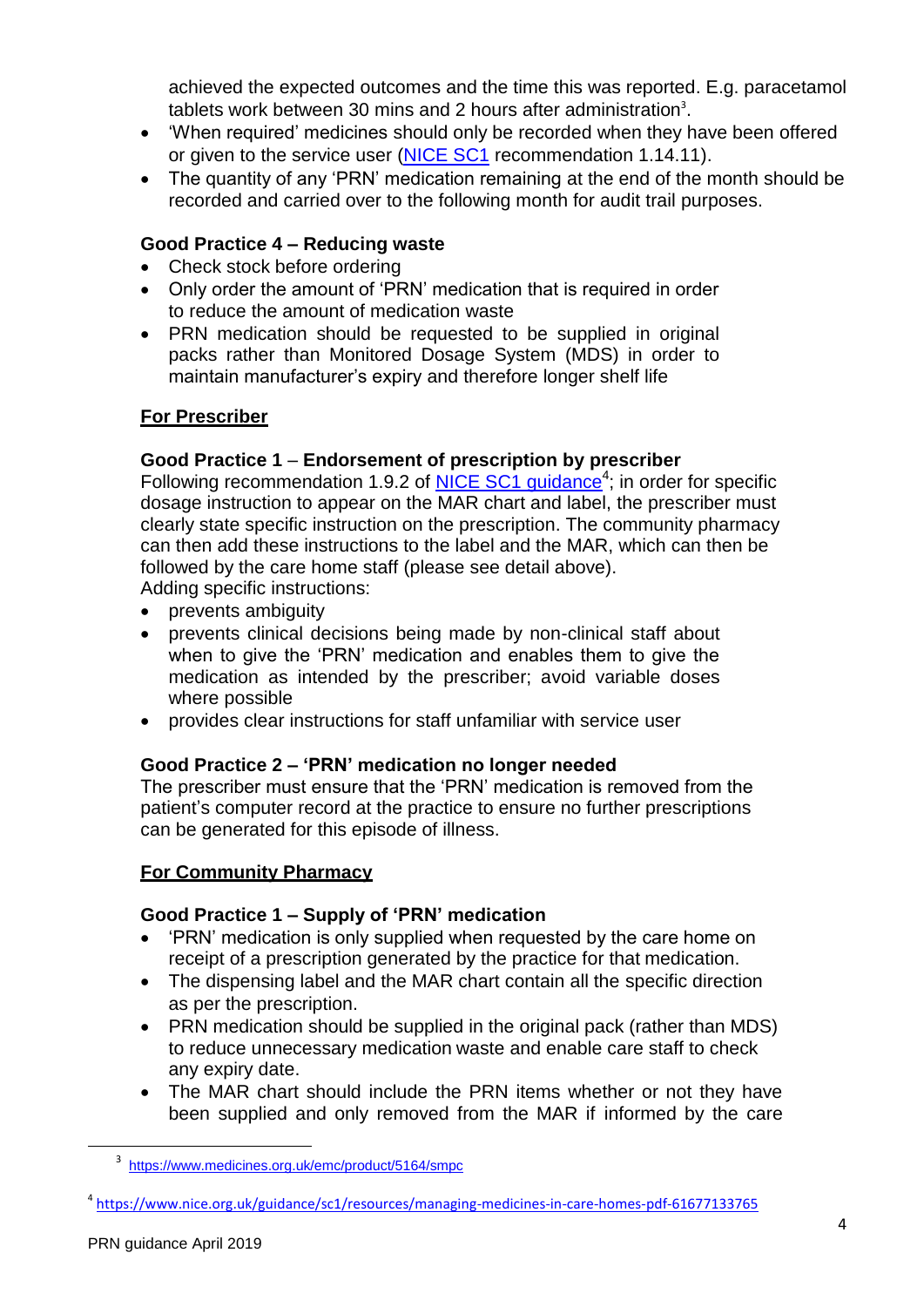home or prescriber that the medication is no longer required

### **Appendix 1 Considerations when developing PRN plans/ protocols**

<span id="page-4-0"></span>'PRN' is given to a medication which is to be taken 'when required' and is usually prescribed to treat a short term or intermittent medical condition or symptom and not to be taken regularly. It is prescribed this way because the clinician considers that the service user's needs are fluctuating.

In order for care home staff to recognise the service user's need it will be necessary to develop a detailed PRN protocol which is **personalised** for **each** medication for **each** service user.

The format of the protocol may vary but ideally should include enough information to support staff in managing PRN medication safely, appropriately and consistently. An important aspect of care is to determine if the service user has capacity; include in your assessment the residents understanding of the need for the PRN medicines and the consequences of not taking the medicine.

There are many different classes of medicines which may be prescribed in this way. Examples may include:

| Laxatives                                      | Behaviour modifying medicines such as<br>lorazepam, haloperidol or risperidone |
|------------------------------------------------|--------------------------------------------------------------------------------|
| Analgesics (pain killers)                      | Glyceryl trinitrate spray for chest pains of<br>angina                         |
| Inhalers (for relieving breathing<br>problems) | Creams such as emollients for dry skin                                         |

PRN medication should be administered at the request of the service user or if unable to request, when staff observe the need. NB; this may be at times other than on the medication round.

The storage of the PRN protocols must be accessible to appropriate staff, ideally held with the MAR charts.

The checklist below has been created using the PrescQIPP module on PRN medication. <https://www.prescqipp.info/>

#### **PRN Checklist**

Information to be included in a personalised PRN plan/ protocol:-

- a mental capacity assessment that has been completed for the service user, if appropriate
- who is administering the PRN medication; to highlight whether the service user is self-medicating or a member of staff is administering
- the level of the service user's knowledge/understanding around the use of the medication
- the service user's capacity to know the consequences of not taking a PRN medicine
- the service user's way of communicating their need for the medication e.g. do they need prompting /use non-verbal communication
- the condition the medication is for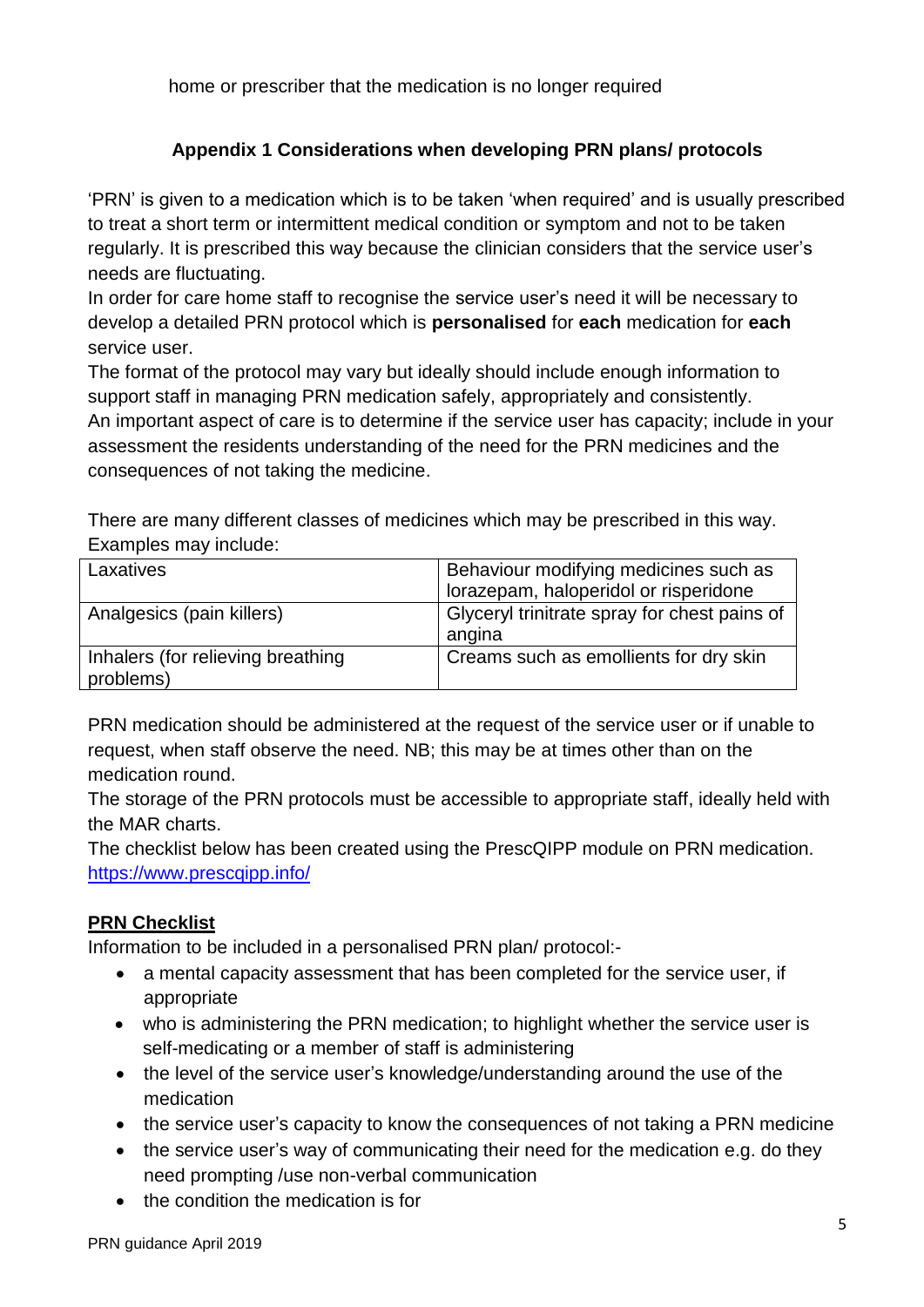- the specific instruction on administering the medication including
	- o the dose, including what to administer if variable dose is prescribed
	- o interval between doses
	- o route of administration
	- $\circ$  number of doses in 24 hours
	- o the expected outcome of the medication
	- o what to do if the expected outcome is not achieved
- detailed documentation of the outcome of administering the treatment where applicable e.g. back of the MAR chart
- where the medication is stored, which may be in the service user's room or stored with all other medication
- the process of recording used to evidence that the PRN has been offered
- when this PRN should be reviewed

As well as the items in the above checklist there needs to be consideration for specific PRN plans/ protocols for different classes of medication. For example:-

#### **Laxatives**

- What is the service user's normal bowel habit; is it normal for a service user to open their bowels every day?
- How many days would you leave bowels not opened before giving a laxative?
- Is there need for a bowel chart to monitor bowel habit?
- What action is to be taken if the laxative is not effective after several days?

### **Analgesics (pain killers)**

- What type of pain does the service user mostly suffer from?
- Where is the pain located?
- How do you assess their need for the analgesia, do you use pain charts, pain assessment tools which use body language to indicate level of pain, or knowledge of the service user?
- For a variable dose such as 1-2 tablets, how do you decide which dose to give?

#### **Inhalers**

- PRN inhalers are for quick relief if a service user has breathing problems e.g. salbutamol
- For each service user this may be caused by different situations is this detailed for this service user in their PRN plan/ protocol e.g. required when walking from the lounge to the dining room
- Are there certain activities for which the service user might need the inhaler?
- Do they need a spacer device?
- Where is the inhaler stored?

#### **Behaviour – modifying medicines**

• Is there clear understanding of the reasons why this medication is to be administered to encourage a consistent practice?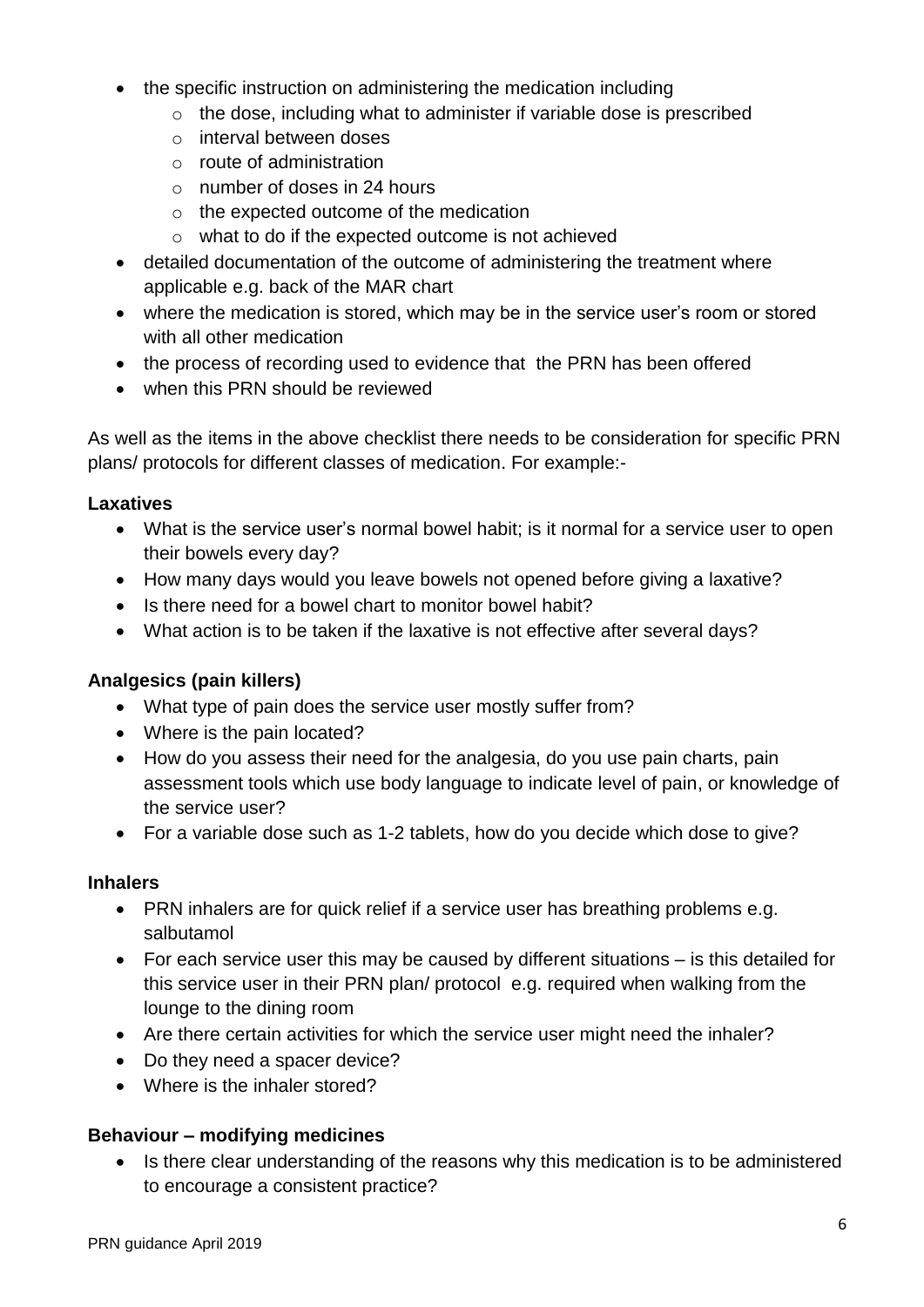- Is there clarity as to reasons for administration for this service user
	- $\circ$  E.g. for anxiety, detail what makes the service user anxious, is it at particular times of day?
	- o What other options should be tried before giving the medication e.g. talking to the service user, diverting them to a safer surrounding.

#### **Glyceryl trinitrate tablets /spray**

- Is there clear instruction on how to use this tablet/ spray under the tongue?
- Can the service user differentiate between pain due to indigestion and cardiac pain?

#### **Emollients**

Is a body map required to be used for the service user?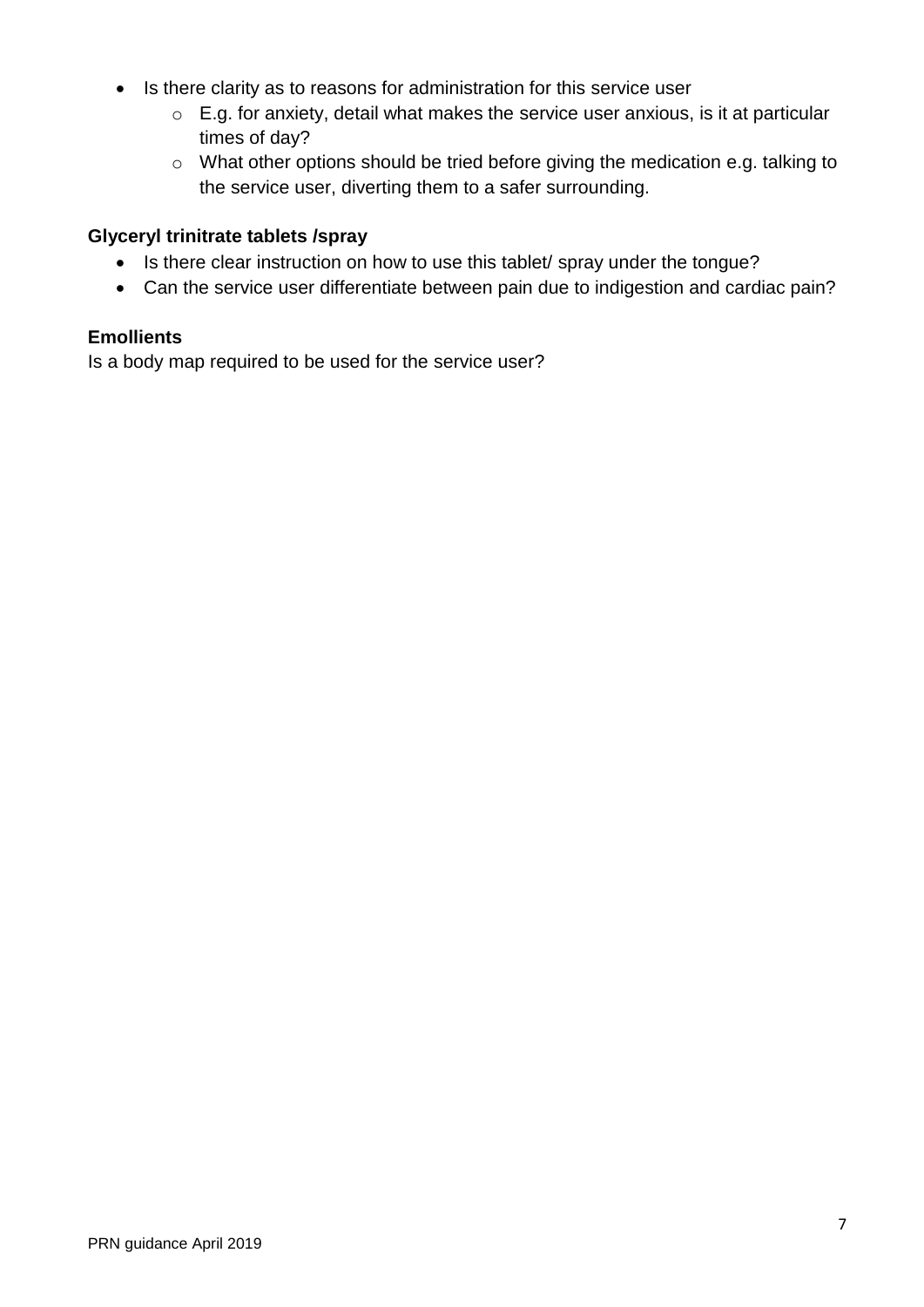## **Appendix 2 – Example PRN Plan/protocol**

# **When required 'PRN' information sheet**

# <span id="page-7-0"></span>**(To be stored in front of the residents MAR chart)**

**Resident's name ……………………………………………………**

## **Resident's date of birth …………………………………………….**

| <b>PRN</b> medication<br>(including strength and<br>formulation)                          | Salbutamol inhaler 200microgram                                                    |
|-------------------------------------------------------------------------------------------|------------------------------------------------------------------------------------|
| Dose and specific instruction                                                             | Two puffs when required for breathlessness** via Volumatic Spacer<br>device        |
| Maximum dose in 24 hours                                                                  | No more than 4 doses in 24 hours                                                   |
| Indication for use                                                                        | Asthma                                                                             |
| Known signs and symptoms<br>when to give                                                  | Cough, tight chest, wheeze<br>Give dose prior to having a shower                   |
|                                                                                           | Also is known to wheeze when near cats due to reaction to cat fur                  |
| Can residents request this 'PRN'<br>verbally themselves?                                  | No, the resident communicates their need for the inhaler by patting<br>their chest |
| If not, list the non-verbal signs of<br>communication which suggest<br>requirement of PRN | Wheezing, difficulty in breathing, resident patting their chest                    |
| Expected outcome after taking<br><b>PRN</b>                                               | <b>Relief of breathlessness</b>                                                    |
| What to do if outcome is not<br>achieved                                                  | Repeat dose, as above,**<br>If still breathless - seek medical advice              |

Date ………………………….. Review date……………………